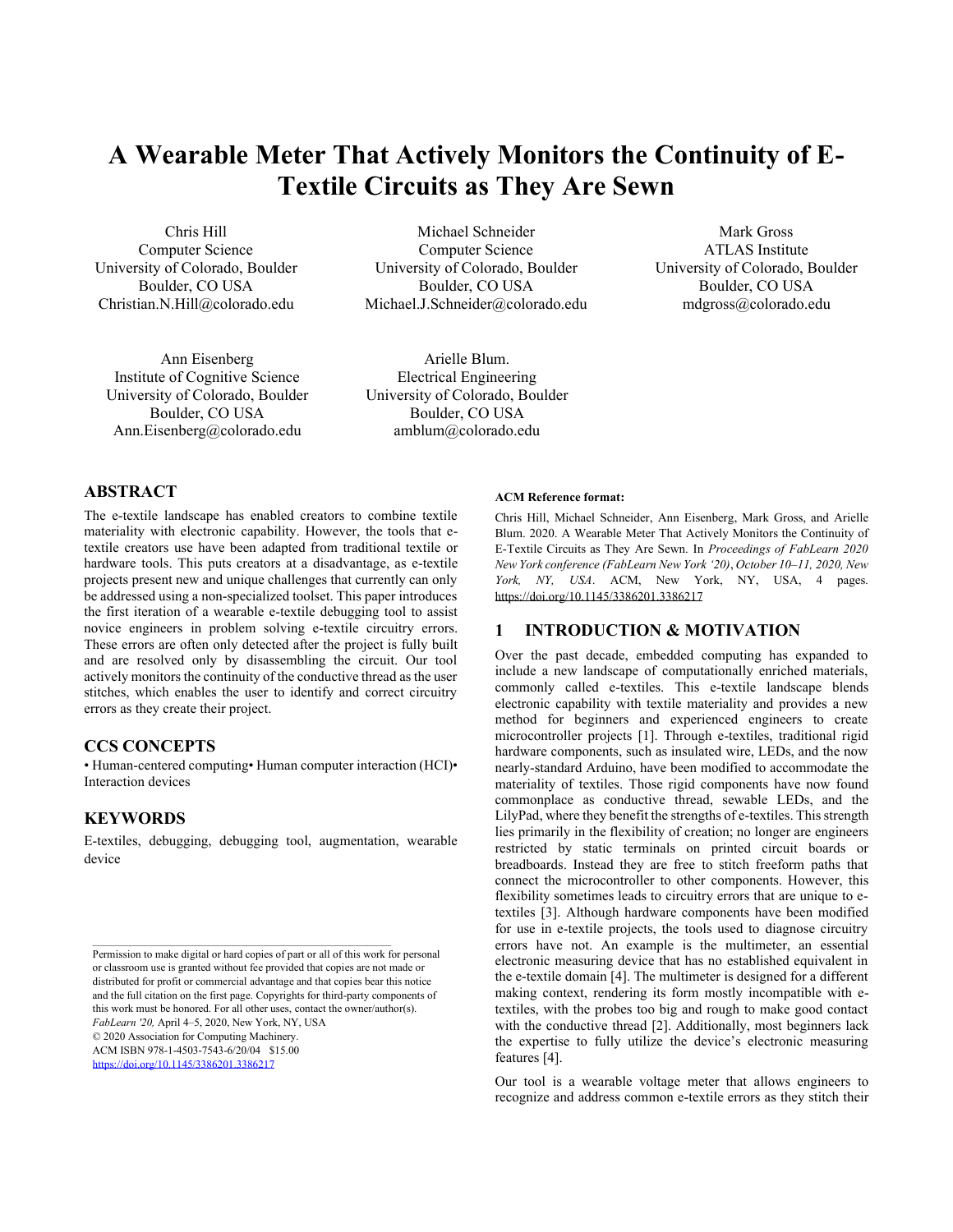project's circuitry. The goal is an e-textile tool that bridges the gap between the electronic and textile world, and in doing so utilizes the unique affordances that e-textiles offer. While the multimeter is used as inspiration, the device created is different in form and use. It is a wearable device that augments the user's abilities, alerting them if they have made a sewing error as they stitch by detecting the loss of continuity. Not only does this device utilize the voltage readings typical of a traditional multimeter, it also benefits the user by assisting during each stage of e-textile circuitry creation and actively helps the user as they stitch freeform paths.

### **2 BACKGROUND & RELATED WORK**

This research is part of the Debugging by Design project [NSF Award Number: 1742140] grant which focuses on the development of e-textile debugging tools for students. We have identified several electrical problems that students encounter as they construct etextile circuits using their *E-textiles Technical Guide* [3]:

- Short circuit: A short circuit occurs when two threads of opposite polarity come into contact with each other.
	- o Fix: Remove stitching, isolate wires, then restitch the e-textile project.
- Reversed polarity: Reversed polarity is an error that's caused when electricity won't flow through a component due to the positive and negative terminals being connected to opposite terminals on the microcontroller.
	- o Fix: Cut loose the component and rotate until the component's terminals are at the correct polarity. Then restitch component to the microcontroller.
- Incorrect pin usage: A common software or hardware error that occurs when the wrong pin is either initialized or sewn onto the microcontroller board.
	- o Fix: Modify the program to include the correct pin, or cut thread connected to the microcontroller and reconnect to the correct pin.

The guide doesn't rely on the use of electronic tools to identify potential errors; instead it relies on the user to visually identify whether certain components do not work as expected after they finish stitching the project's circuitry. The guide also suggests potential solutions for the various errors that may occur. Most of these solutions require the user to disassemble their e-textile circuitry to further identify and isolate the problem, and then restitch portions of their project.

Current literature on e-textile tool development has worked towards a similar goal of creating tools that benefit the affordances of etextiles [2, 5, 6, 7]. Most of these tools have been developed under the concept of taking traditional textile tools and augmenting them with electronic capabilities. Posch and Fitzpatrick have designed three tools that allow for continuity testing. Two of these tools are the eTextile Tester and the eTextiler's Tape, which are respective examples of tools that enhance a traditional textile tool with electronic capabilities and a tool that is specifically designed to benefit the materiality of e-textiles [5]. Additionally, tools have been developed by Posch that focus on creating e-textile friendly probes that can connect directly to a multimeter [2], although these tools have been developed primarily to assist in the creation of etextile crocheting rather than stitching circuitry.

Perner-Wilson, et al. have theorized and created potential tools for e-textile creation [8, 9]. These tools are openly available at the websites *MAKE TOOLS, NOT PARTS* and *TOOLS WE WANT*. These websites were created to house the theoretical and functional tools designed by that team. The tools created by their team has focused on helping creators identify resistance and continuity in their projects. More recent research has focused on redesigning the multimeter to make a "low-floor" version that is more ergonomic and usable by beginners [4]. The device is targeted towards K-12 students with the intent of reducing the learning curve associated with the traditional multimeter.

## **3 RESEARCH APPROACH & UNIQUENESS**

This paper reports on the development of a device that will help the creation and problem solving of e-textile projects. The main function of this device is to allow for the user to identify the creation of errors as they actively stitch their e-textile circuitry. The device is a wearable conductive wristband that measures the voltage that is passing through a needle and conductive thread as they are used to stitch. If the user creates a circuitry error that causes the voltage to drop below a threshold the device will alert the user, via an audible sound, that will allow for them to immediately identify and correct the error. This novel approach not only allows the user to live debug their circuitry as they stitch, but also utilizes the user's hands as the device's probes. By utilizing the user's hands to gain voltage measurements, this eliminates the difficulty associated with placing traditional multimeter probes on e-textile stitched circuitry. This device recontextualizes the voltage readings of a multimeter by allowing for immediate debugging and problem solving, rather than debugging after the creation of the e-textile project.

The device's design currently has two features that can identify common e-textile circuitry errors:

• Voltage meter: The device can identify voltage at a specific point of contact.

- o This feature can alert the user if the pins set in their code do not match their circuit design. For example, the user can touch the pins on their microcontroller to verify which pins are powered. This feature can also be used to check the polarity of threads that are connected to the microcontroller.
- Continuity meter: The device can detect when a short occurs in a circuit.
	- o This feature can be used to alert the user if they have made a stitch that causes a loss in continuity.

Informal testing was conducted for our tool by having a student create an e-textile circuit while wearing the device. The initial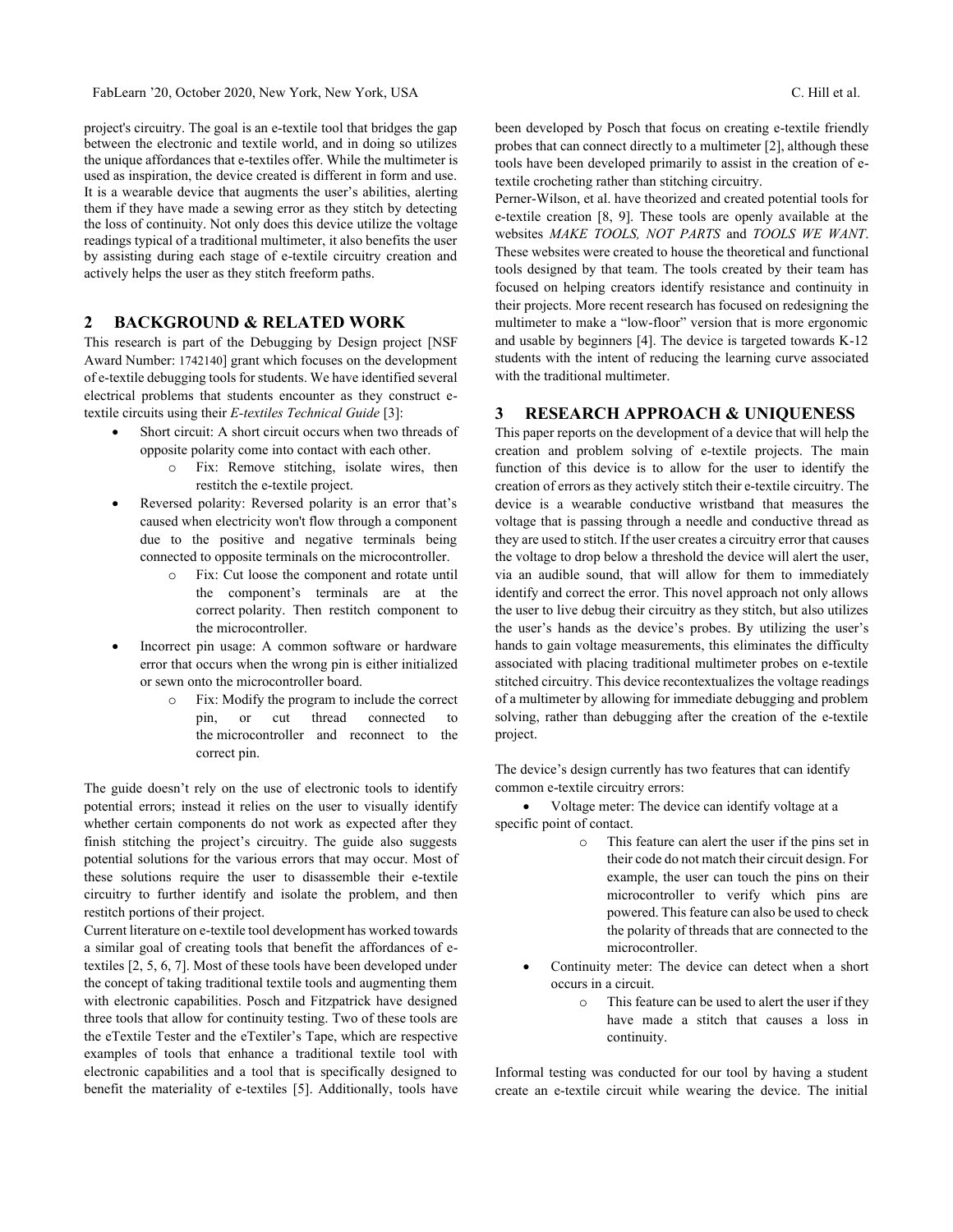A Wearable Meter That Actively Monitors the Continuity of E-Textile Circuits as They Are Sewn FabLearn '20, October 2020, New York, New York, USA Textile Circuits as They Are Sewn

feedback was positive, with the user using their hands to explore the microcontroller's pins to identify which ones were ground before stitching. While stitching, the device alerted the user that they had created a short circuit and they undid their stitch to correct the error. The user described the immediate feedback during stitching as helpful as the user had no previous experience with embedded computing, and if unassisted by the wearable meter, wouldn't have been able to identify the circuitry error. Limitations did arise during the informal testing of the tool. The conductive wristband was unable to get accurate readings at times due to the poor connection it was making with the user's wrist, and the user had initial troubles identifying what the device was measuring without a display.



**Figure 1: The wearable meter.**



**Figure 2: The meter worn on the wrist of a user.**



**Figure 3: An example of an e-textile circuitry error where the wearable meter will alert the user to undo their stitch.**

# **4 RESULTS & CONTRIBUTION**

In this paper we present the first prototype of a wearable e-textile debugging tool. This tool takes advantage of the flexibility that etextiles affords by enabling creators to recognize and address common e-textile errors while actively creating their project's circuitry and can help the user avoid disassembling their project to problem solve. By helping users avoid disassembling their projects we hope to mitigate the frustration factor that is associated with problem solving e-textiles. This tool is also designed to allow the user to augment their hands as the device's probes to increase usability. By using the user's hands as part of the device they are able to make reliable connections with their project's conductive thread. For future work, the device will be tested by students in a beginner wearables course as they create e-textile projects. The feedback received from the students will be used to iterate on the tool to improve ability and design, as well as classifying what other circuitry errors our device can assist in identifying. In addition, we are developing the tool as part of an effort to create a suite of debugging tools for e-textiles, and we plan to incorporate this device with a dedicated Arduino library.

### **ACKNOWLEDGMENTS**

This work was supported by grant #1742081 from the National Science Foundation. Any opinions, findings, and conclusions or recommendations expressed in this paper are those of the authors and do not necessarily reflect the views of the National Science Foundation or the University of Colorado, Boulder. Special thanks to the PI's Ann Eisenberg and Mark Gross, colleagues at UPenn, as well as the other members of the Craft Tech Lab - Michael Schneider, Arielle Blum, and Rona Sadan.

## **REFERENCES**

- [1] Leah Buechley, Mike Eisenberg, Jaime Catchen, and Ali Crockett. 2008. The LilyPad Arduino. *Proceeding of the twenty-sixth annual CHI conference on Human factors in computing systems* - *CHI 08* (2008). DOI:http://dx.doi.org/10.1145/1357054.1357123
- [2] Irene Posch. 2017. E-textile tooling: new tools—new culture? *Journal of Innovation and Entrepreneurship* 6, 1 (2017).